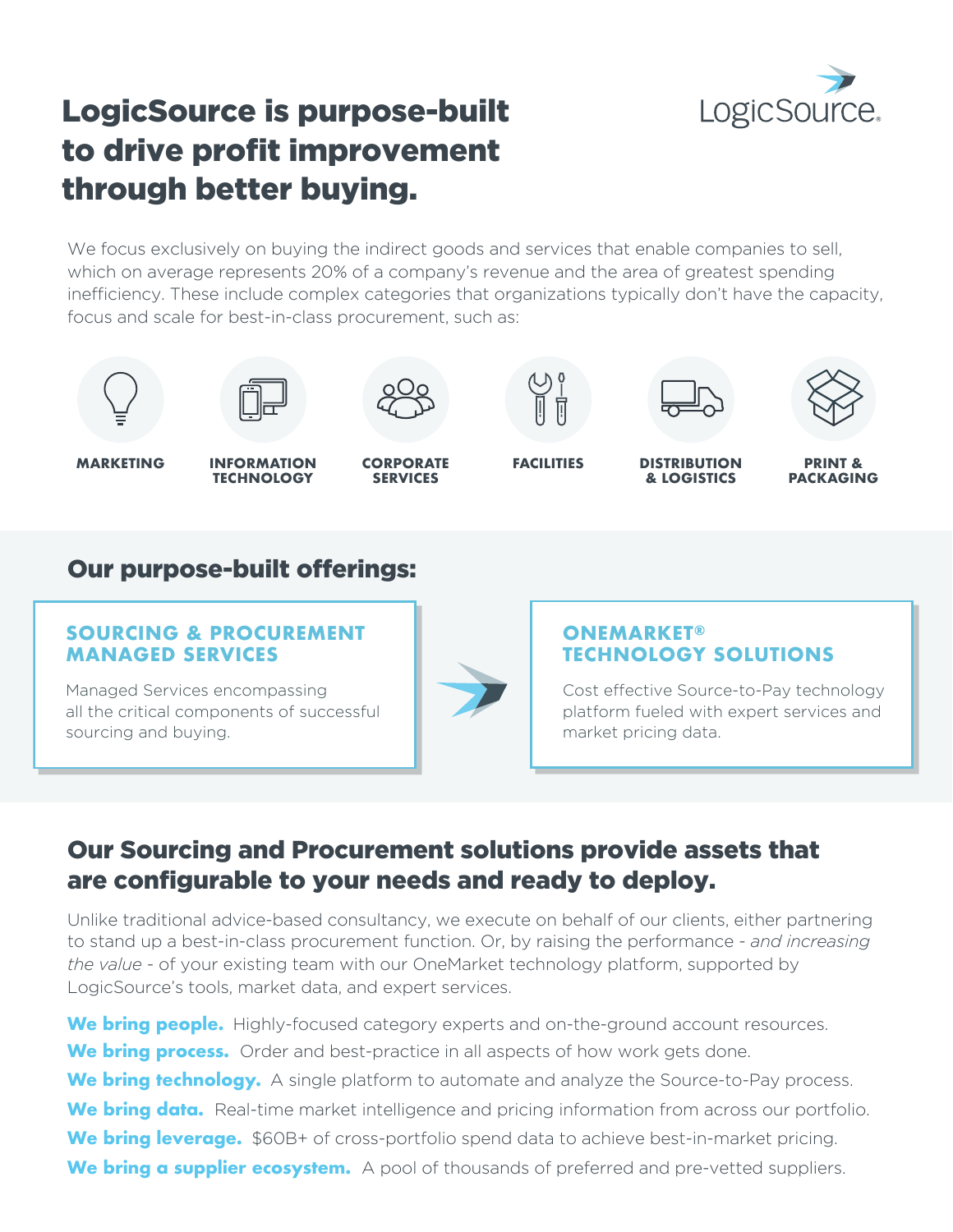## Our flexible partnership models.

We are able to partner with prospective clients in one of two ways:

**SOURCING & PROCUREMENT MANAGED SERVICES 1**

**ONEMARKET SERVICES-ENABLED TECHNOLOGY 2**

### **SOURCING & PROCUREMENT MANAGED SERVICES**

In-depth assessment of the current state: resources, processes, techology, suppliers and savings opportunities

Custom solutions that leverage all of LogicSource's assets

Flexible engagement models: "Do it with you" or "Do it for you" **ONEMARKET SERVICES-ENABLED TECHNOLOGY**

Fully-integrated technology modules supporting the Source-to-Pay cycle

> Expert services at all levels of operations to ensure adoption

Access to pricing benchmarks, category market intelligence and sourcing tools/templates



**1**  $(2)$